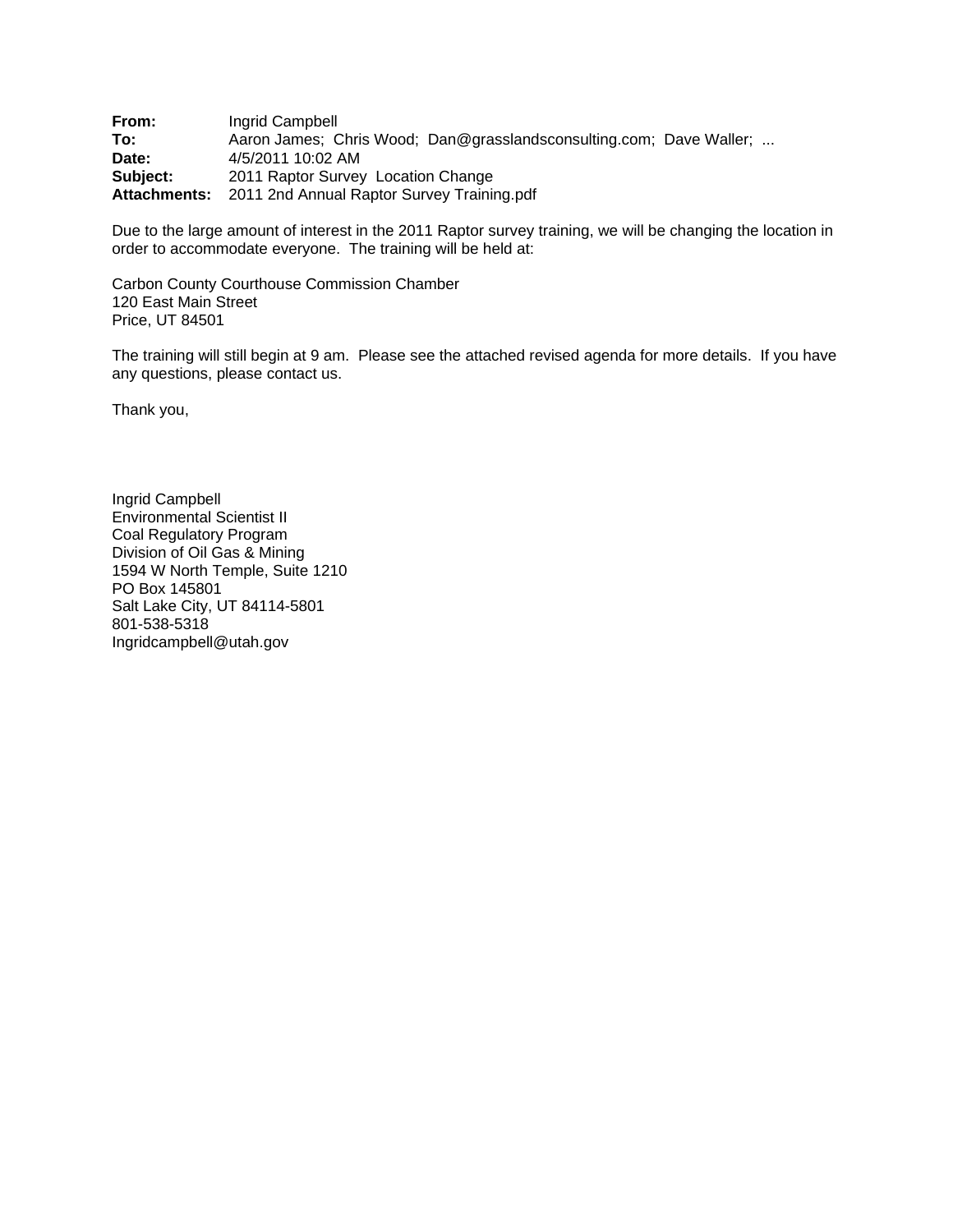**Scheduled Date:** From: Ingrid Campbell

**Subject:** 2011 Raptor Survey Location Change **Created By: INGRIDCAMPBELL@utah.gov**

**Creation Date:** 4/5/2011 10:02 AM

| <b>Recipient</b>                                                                                                       | <b>Action</b> | Date & Time | <b>Comment</b> |
|------------------------------------------------------------------------------------------------------------------------|---------------|-------------|----------------|
| To: (jsinclear@buysandassociates.com)                                                                                  |               |             |                |
| To: (JHenderson@newfield.com)                                                                                          |               |             |                |
| To: Aaron James (aaron.james@tetratech.com)                                                                            |               |             |                |
| To: Chris Wood (chriswood@utah.gov)                                                                                    |               |             |                |
| To: Dan@grasslandsconsulting.com (Dan@grasslandsconsulting.com)                                                        |               |             |                |
| To: Dave Waller (David_waller@blm.gov)                                                                                 |               |             |                |
| To: Derris Jones (djones@preciscom.net)                                                                                |               |             |                |
| To: Diane_Jaramillo@xtoenergy.com (Diane_Jaramillo@xtoenergy.com)                                                      |               |             |                |
| To: Gilbert L Vasquez (Gilbert.L.Vasquez@conocophillips.com)                                                           |               |             |                |
| To: Jeff Jewkes (jjewkes@fs.fed.us)                                                                                    |               |             |                |
| To: Jim Parrish (jimparrish@utah.gov)                                                                                  |               |             |                |
| To: Joe Helfrich (joehelfrich@utah.gov)                                                                                |               |             |                |
| To: Ken Fleck (Kenneth.Fleck@PacifiCorp.com)                                                                           |               |             |                |
| To: Kirk Nicholes (knicholes@altoncoal.com)                                                                            |               |             |                |
| To: Leland Roberts (LRoberts@archcoal.com)                                                                             |               |             |                |
| To: Leroy Mead (leroymead@utah.gov)                                                                                    |               |             |                |
| To: Imatthews@jbrenv.com (Imatthews@jbrenv.com)                                                                        |               |             |                |
| To: Lucy.Nemec@mustangfuel.com (Lucy.Nemec@mustangfuel.com)                                                            |               |             |                |
| To: Mace Crane (mace.crane@westernls.com)                                                                              |               |             |                |
| To: Matt Serfustini (mserfustini@preciscom.net)                                                                        |               |             |                |
| To: mglasson@blm.gov (mglasson@blm.gov)                                                                                |               |             |                |
| To: Mike Davis (MDavis@archcoal.com)                                                                                   |               |             |                |
| To: Nathan Darnall (Nathan_Darnall@fws.gov)                                                                            |               |             |                |
| To: Nicole Nielson (nicolenielson@utah.gov)                                                                            |               |             |                |
| To: Pat Collins (mt.nebo@xmission.com)                                                                                 |               |             |                |
| To: Priscilla Burton (priscillaburton@utah.gov)                                                                        |               |             |                |
| To: Vicky Miller (vmiller@archcoal.com)                                                                                |               |             |                |
| $\mathbf{u}$ . In the set of $\mathbf{u}$ the set of $\mathbf{u}$ . It is set of $\mathbf{u}$ is a set of $\mathbf{u}$ |               |             |                |

To: Vincent Jefferies (Vincent.Jefferies@PacifiCorp.com)